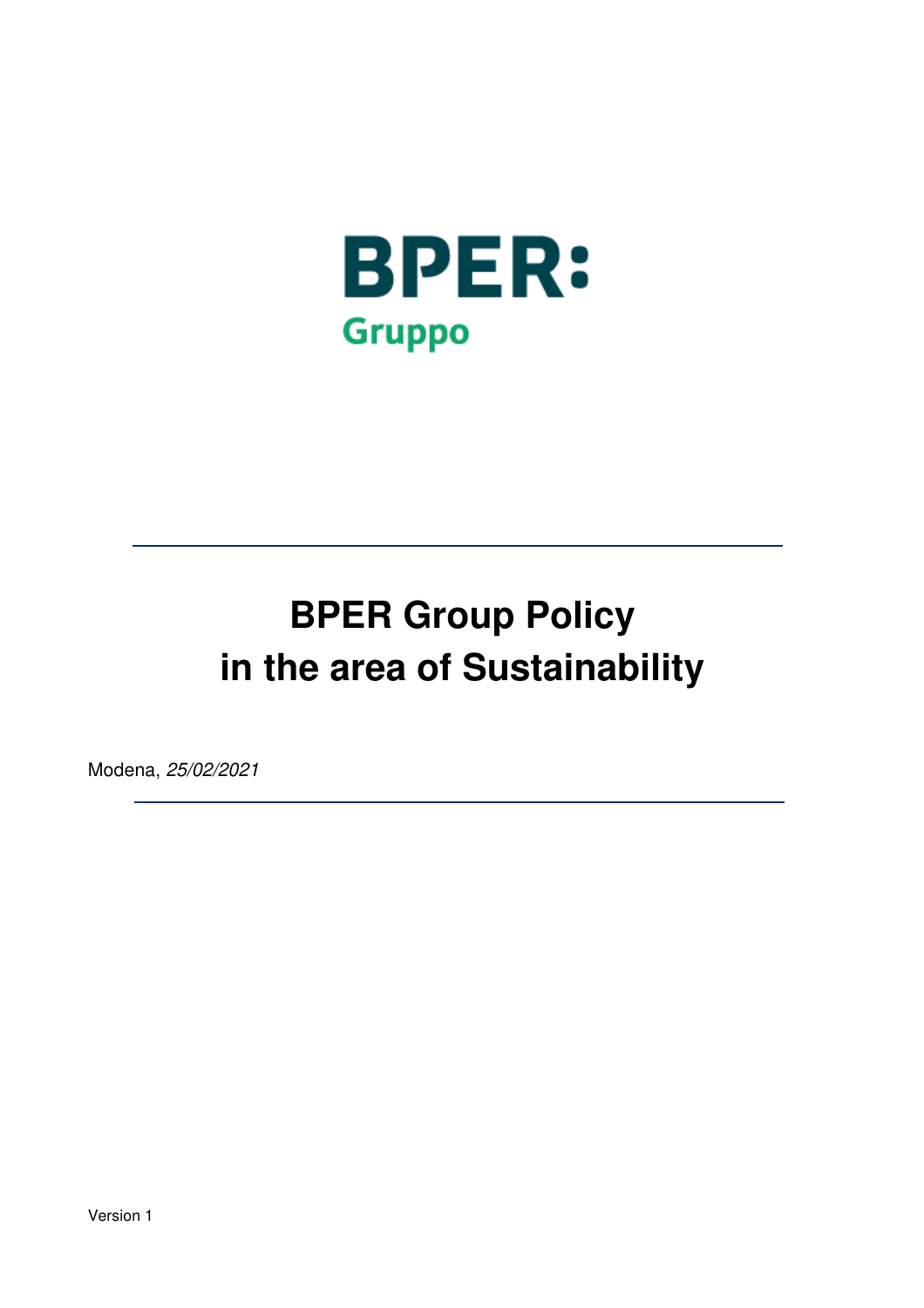# **CONTENTS**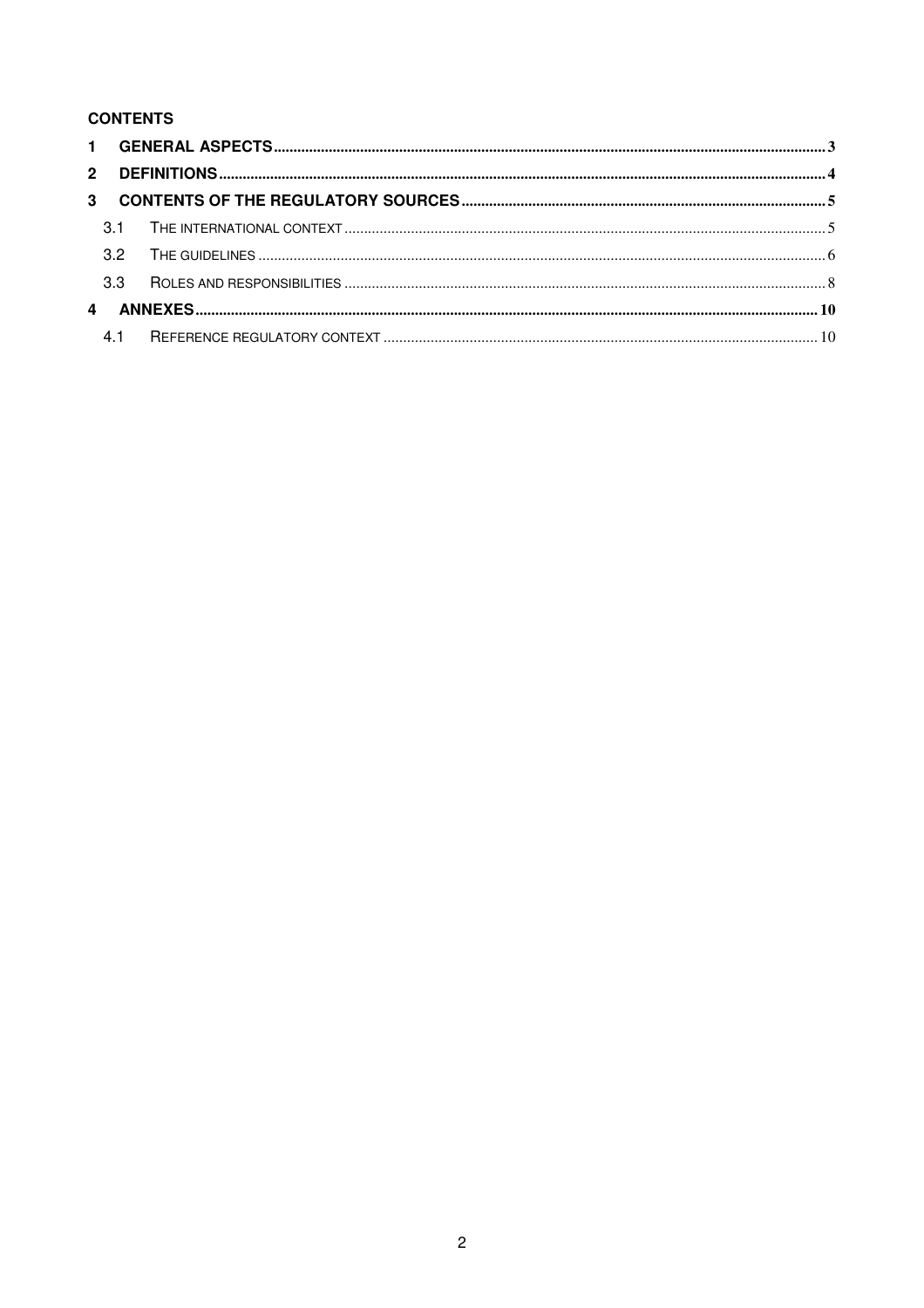# **1 General Aspects**

#### **Summary of main issues dealt with / changes made**

This document identifies the commitments relating to sustainability of the BPER Banca Group (hereinafter BPER Group). Integration of the principles of sustainability into the value chain primarily takes on the meaning of constant commitment aimed at reconciling economic goals with social and environmental goals, generating value for the company, the stakeholders and the territories while simultaneously placing value on the positive environmental and social impacts and reducing the negative impacts to a minimum.

The BPER Group decided to organise its route to sustainability by adopting an integrated strategy that can combine the growth of the business and financial strength with social and environmental sustainability, creating long-term shared values. In order to achieve this objective, it incorporated the global goals identified from international bodies aimed at saving the planet and the interests of future generations.

#### **Drafting party**:

Sustainability and ESG Management Office

## **Approving party**:

Board of Directors

#### **Recipients of the document:**

| <b>Banks</b>     |                   |              | <b>Group Companies</b> |           |                 |                     |       |  |
|------------------|-------------------|--------------|------------------------|-----------|-----------------|---------------------|-------|--|
| Computer aligned |                   | Instrumental |                        | Financial |                 | Other subsidiaries* |       |  |
|                  | <b>Bper</b>       | X.           | <b>MO</b> Terminal     |           | Credit          |                     | Adras |  |
| X                | Bibanca           | Χ            | Nadia                  | Χ         | Emil-Ro Factor  |                     | Ivi   |  |
| X                | Banco di Sardegna | х            | Numera                 | Χ         | Sardaleasing    |                     | Sifà  |  |
|                  | <b>Abroad</b>     | X            | <b>Bper Credit</b>     | X         | Finitalia       |                     |       |  |
|                  |                   |              | Management             |           |                 |                     |       |  |
|                  | Bper Lux          |              |                        |           | Non-Credit      |                     |       |  |
|                  |                   |              |                        |           | Estense C. Bond |                     |       |  |
|                  |                   |              |                        |           | Estense         |                     |       |  |
|                  |                   |              |                        |           | C.B.CPT         |                     |       |  |
|                  |                   |              |                        | X         | Optima Sim      |                     |       |  |
|                  |                   |              |                        |           | Trust<br>Bper   |                     |       |  |
|                  |                   |              |                        |           | Company         |                     |       |  |

\*falling within the scope of consolidation but not part of the Banking Group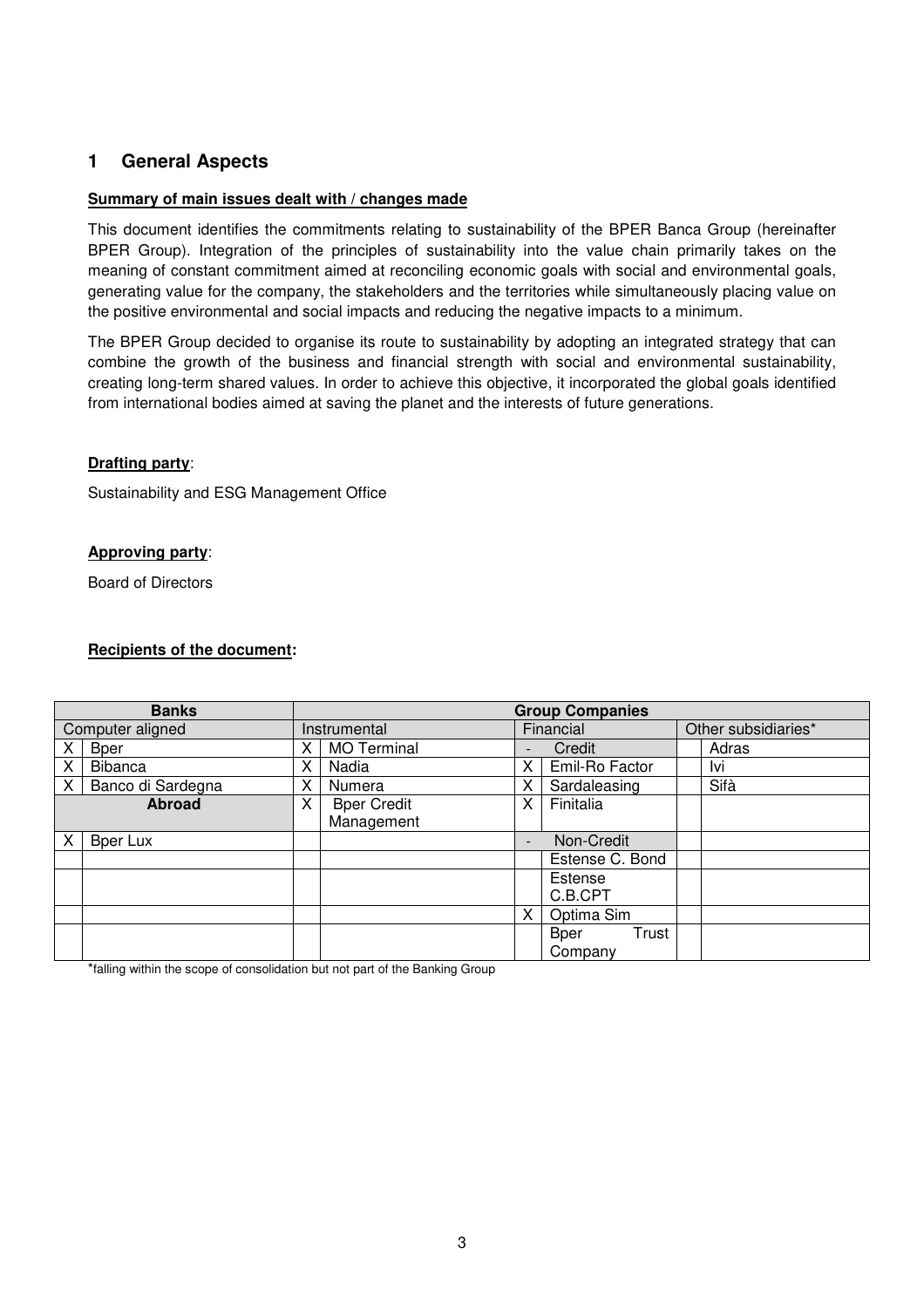# **2 Definitions**

**Sustainable Development Goals (SDGs):** global initiatives of the UNDP (United Nations Development Programme) aimed at eliminating poverty, protecting ecosystem balances, building an inclusive society and promoting peace. It comprises 17 goals and 169 specific targets.

**Sustainability Report:** corporate document that the company uses to report the information regarding the impact of its activities on the environment and on third parties, or in any case, all the information traditionally not included on the standard financial statements.

**Non-financial statement (NFS):** reporting document drawn up in a way that complies with the requirements set out by Legislative Decree 254/2016 "Implementation of directive 2014/95/EU of the European Parliament and the Council of 22 October 2014 containing amendments to the directive 2013/34/EU with regard to nonfinancial reporting and information on diversity by certain enterprises and certain large groups". It may be the same as the Sustainability report or be contained in it.

**The 2030 Agenda for Sustainable Development:** it is a plan of action for people, the planet and prosperity signed by the governments of 193 UN member countries in September 2015. It incorporates the 17 Sustainable Development Goals, SDGs. The official start-up of the Sustainable Development Goals coincided with the beginning of 2016, guiding the world towards the route to take over the following 15 years: the countries undertook to achieve the goals by 2030.

**The United Nations Global Compact**: it is the largest strategic corporate citizenship initiative in the world. It was founded with the aim of promoting a sustainable global economy, i.e. respectful of human and labour rights, environmental protection and the fight against corruption. It is an initiative that can be joined on a voluntary basis and embodies a set of principles that promote long-term sustainability values through political actions, company practices, responsible social and civil behaviour and that takes account of future generations; it is also a commitment, signed with the United Nations by top managers of the participating companies, to contribute towards a new phase of globalisation characterised by sustainability, international cooperation and partnerships from a multi-stakeholder perspective.

**Communication on Progress:** the companies that join the United Nations Global Compact undertake to integrate the Ten Principles relating to human and labour rights, the protection of the environment and tackling corruption promoted by the initiative into their strategic vision and the organisational culture and dayto-day operations of the company, and more generally, to support the broader goals of development established by the United Nations. The Communication on Progress - COP (Annual Communication) is the tool that companies who join the Global Compact can use to keep their stakeholders constantly updated on the activities implemented and the corresponding results achieved.

**ESG:** This acronym (Environmental, Social, Governance) is used in the economic/financial area to indicate all those activities linked to responsible investing (IR) that pursue the typical goals of financial management that takes account of environmental, social and governance aspects.

**RSI Contact party:** the Resources that belong to the Group companies in charge of providing support, where requested by the Sustainability and ESG Management Office of the Parent Company in the stakeholder engagement activities that can help organise the materiality matrix and to collect the information that can help draw up the Sustainability Report (or Consolidated Non-Financial Statement).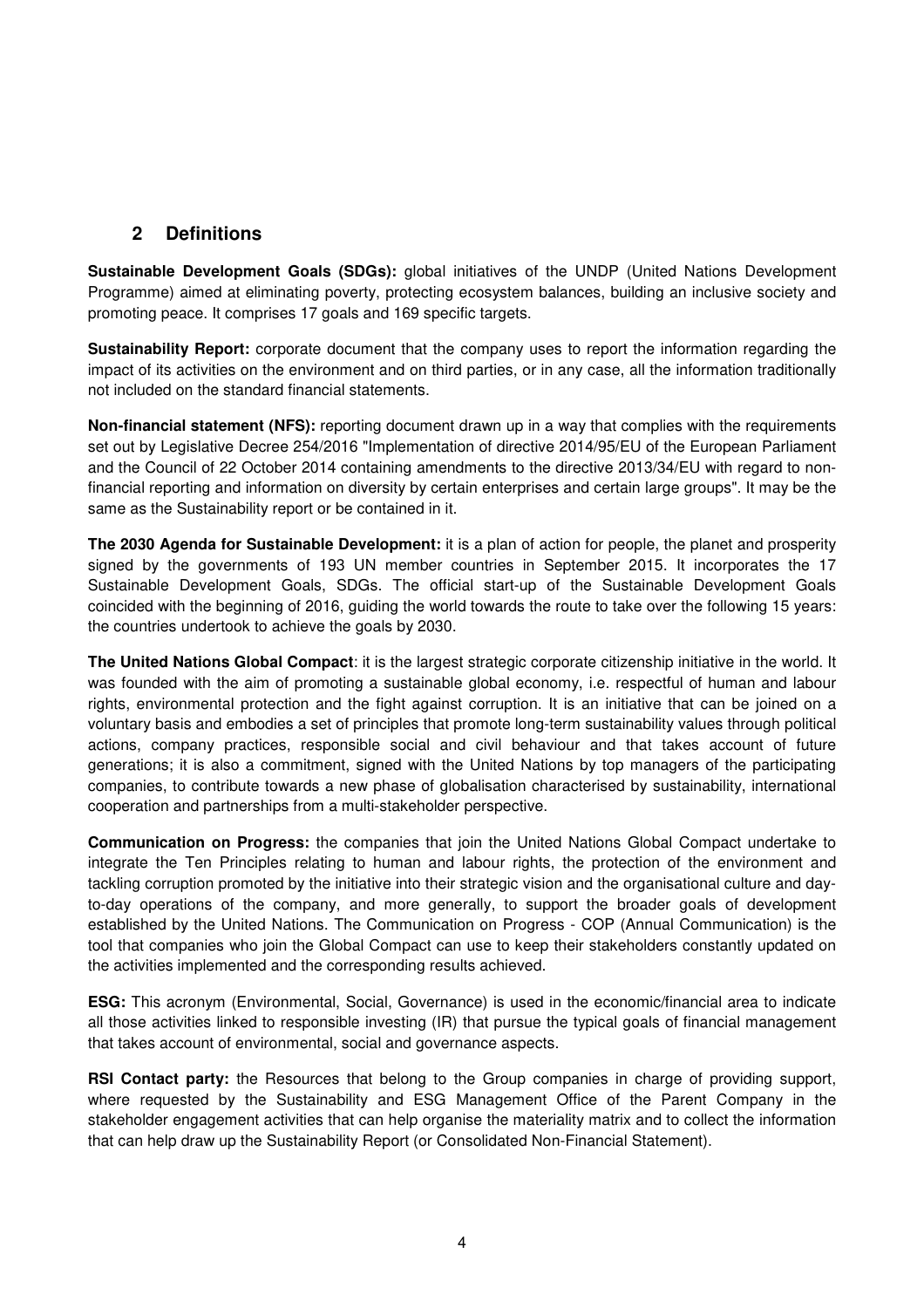# **3 Contents of the regulatory sources**

# **3.1 The international context**

This document takes its inspiration from the sustainability principles indicated by international bodies and institutions such as the European Union, the Organization for Economic Co-operation and Development and the United Nations.

The main international declarations taken as references are listed below.

The BPER Group undertakes to make a significant contribution towards reaching the "Sustainable Development Goals" contained in the "UN 2030 Agenda" with special reference to the following (Sustainable Development Goals, SDGs):

Goal 1: End poverty in all its forms everywhere;

Goal 4: Ensure inclusive and equitable quality education and promote lifelong learning opportunities for all;

Goal 5: Achieve gender equality and empower all women and girls;

Goal 7: Ensure access to affordable, reliable, sustainable and modern energy for all:

- Goal 8: Promote sustained, inclusive and sustainable economic growth, full and productive employment and decent work for all;

Goal 9: Build resilient infrastructure, promote inclusive and sustainable industrialisation and foster innovation;

- Goal 11: Make cities and human settlements inclusive, safe, resilient and sustainable;

Goal 13: Take urgent action to combat climate change and its impacts;

- Goal 15: Protect, restore and promote sustainable use of terrestrial ecosystems, sustainably manage forests, combat desertification and halt and reverse land degradation and halt biodiversity loss;

Goal 16: Promote peaceful and inclusive societies for sustainable development, provide access to justice for all and build effective, accountable and inclusive institutions at all levels.

The BPER Group undertakes to promote and respect the universally recognised human rights as set out in the Universal Declaration of Human Rights.

The Group also joined the United Nations Global Compact (UNGC), a United Nations project that aims to promote the culture of social responsibility of companies through sharing, implementation and the promotion of common principles and values. Ten universal principles set out into 4 macro areas were drawn up in accordance with that initiative: Human rights, Work, Environment, Fight against Corruption:

Principle I: Companies are required to promote and respect universally recognised human rights within their respective spheres of influence;

Principle II: Companies are required to ensure that they are not accomplices in the abuse of human rights, even indirectly;

Principle III: Companies are required to support freedom of association by employees and recognise the right to collective bargaining;

Principle IV: Elimination of all forms of forced and compulsory labour;

Principle V: Effective elimination of child labour;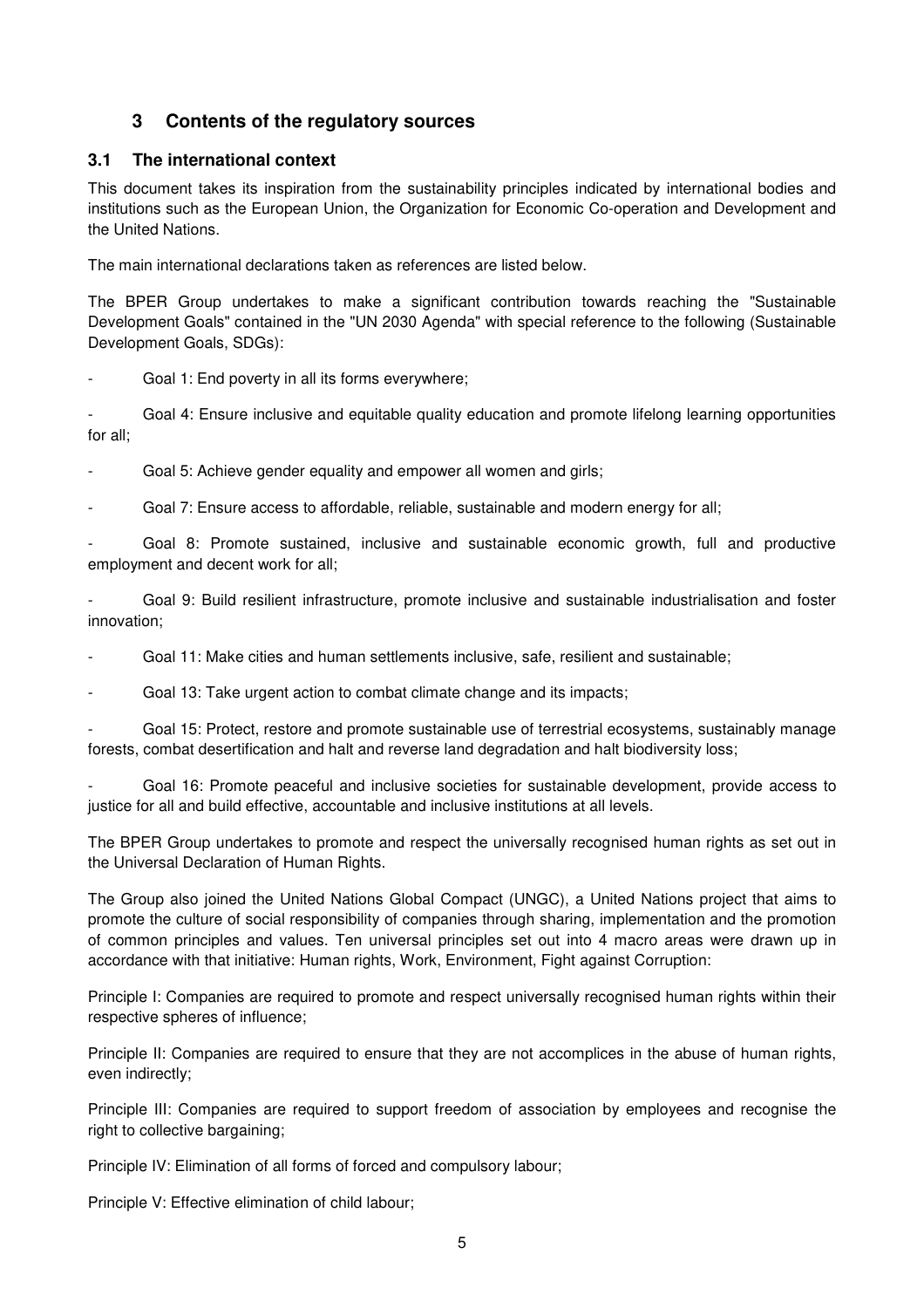Principle VI: Elimination of all forms of discrimination with regard to employment and occupation;

Principle VII: Companies are required to take a precautionary approach with respect to environmental challenges;

Principle VIII: Companies are required to undertake initiatives that promote greater environmental responsibility;

Principle IX: Companies are required to encourage the development and diffusion of environmentally friendly technologies;

Principle X: Companies are committed to fighting all forms of corruption, including extortion and bribery.

The BPER Group confirms its support for the principles of the UNGC and its intent to promote them in the company and publicly report them through the "Communication On Progress" (COP) contained in the Consolidated Non-Financial Statement of the BPER Group.

## **3.2 The guidelines**

These rules were drawn up in accordance with the corporate strategy and values on which the Group is based, and represents the planning instrument that the BPER Group will use to encourage the spread of the culture in both the area of sustainability and the addition of the principles described below into the value chain. Therefore they shall reinforce and implement the values of responsibility, loyalty and substantiality in the respect for persons, the environment and society as a whole, as already indicated in the Code of Ethics and the Internal Governance Code that applies to representatives, employees, external partners and financial consultants of the Group.

More specifically, the rules describe the five guiding principles:

- 1. integrity and transparency,
- 2. development of society,
- 3. honest business practices and customer protection,
- 4. protection of workers, diversity and equal opportunities,
- 5. integration of sustainability into the value chain and environmental protection.

#### 3.2.1 Integrity and transparency

The BPER Group and its stakeholders consider integrity to be of fundamental importance in corporate behaviour; the BPER Group undertakes to carry out its activities in accordance with the highest ethical standards and will not tolerate active or passive acts of corruption. The Group operates in compliance with all applicable laws and regulations. The main Group companies have an Organisation, management and control model and procedures designed to prevent the commission of crimes and offences within the scope of their operations. Specific training is guaranteed to all the Group employees in order to raise awareness of the culture of legality and prevent fraudulent behaviour or episodes of corruption or money-laundering. Internal reporting procedures are also in place for actual or alleged unlawful actions or breaches of laws and standards to be made to the applicable company bodies.

#### 3.2.2 Development of society

For the BPER Group, supporting the development of society means focusing its commitment, with the main goal being to improve the quality of life, proposing solutions for the protection, support and realisation of their projects and acting as a partner of enterprises, institutions and territorial communities to support development and promote well-being.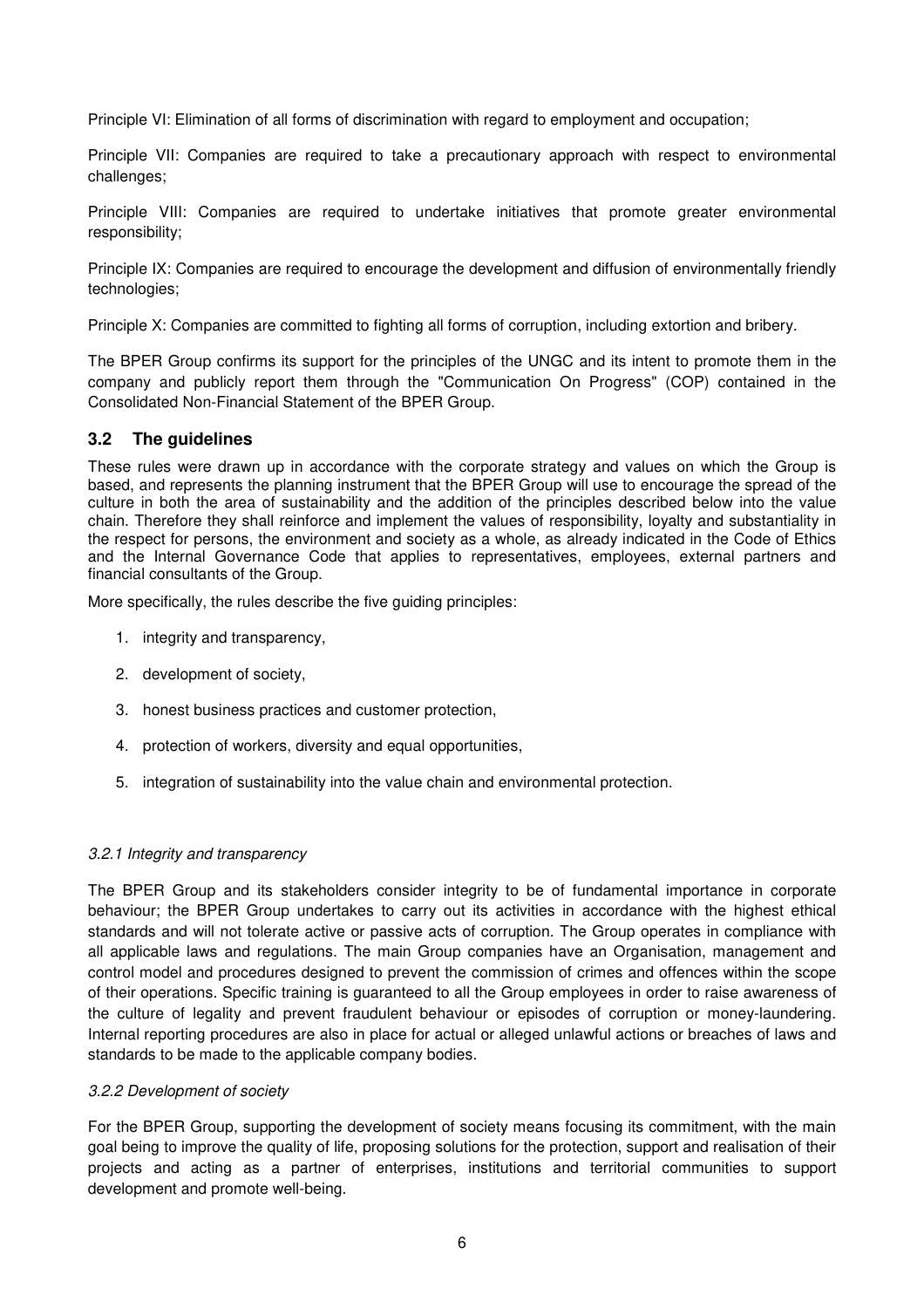It also means offering support to the territory, in partnership with the other social players, to experiment with and consolidate innovation with high social and environmental value.

The BPER Group wishes to be the driver of sustainable growth to promote a development model that encourages collective and widespread well-being.

## 3.2.3 Honest business practices and customer protection

The BPER Banca Group bases its success on the relationship of trust established with its clientele, characterised by fairness and transparency, and the desire to propose the best solutions to customers for their requirements and for development. In the company's philosophy, the customer is first and foremost a person with their own plans and problems. The process is based on a bond of trust that goes beyond the mere rules governing the relationship between bank and customer. Dialogue and listening are at the basis of the relationship that the Group's companies wish to instil with people to support them in a path of sustainable growth.

Please refer to the "Internal Governance Code of the BPER Banca Group" for more information on the behavioural rules for employees, external staff, financial advisors and the guidelines in relationships with customers and investors.

## 3.2.4 Protection of workers, diversity and equal opportunities

The BPER Group considers people to be at the centre of its business world: in addition to the mandatory respect for equal human rights and dignity, the Group promotes values of fairness and objectivity and undertakes to protect the maximum expression of the potential of the individual as an element of distinctiveness. It has always paid great attention to the Human Resources and is directed in particular to the realisation of routes aimed at enhancing the value and developing the professional and personal skills. Employees are a crucial resource for the Group to grow since they are the first to bear witness to its values, providing customers with excellent services and products and maintaining relationships of mutual trust.

The BPER Group recognises the value of diversity in terms of gender, age, persons with disabilities, state of health, ethnicity, sexual orientation or identity or political ideologies, as a key resource for innovation, productivity and growth of the organisation and the country. Special attention is given to the aspects linked to gender diversity with the commitment to ensure equal opportunities and treatment to all employees in order to encourage the full and effective participation of women at all levels of company activity, promoting excellence.

## 3.2.5 Integration of sustainability into the creation of value and environmental protection

The BPER Group is careful to protect the environment as a primary resource for the well-being of man, and directs its choices so as to ensure the compatibility between economic initiatives and environmental requirements in accordance with the law. The Group has identified the main environmental impacts on which to organise its commitment through suitable planning and identification of goals. These impacts are divided into direct and indirect environmental impacts.

With regard to direct impacts, the Group promotes the efficient use of energy resources and the reduction of greenhouse gas emissions through the implementation of highly energy-efficient technologies and the promotion of renewable sources. With regard to indirect impacts relating to its operations, or connected to the financing or investment activities, the Group integrates sustainability into the value chain and improves its processes and behaviour to reduce the environmental and social impacts related to them.

There is a double goal: on the one hand, it wishes to reduce the related risks, and on the other, avail of any business opportunities that can be identified.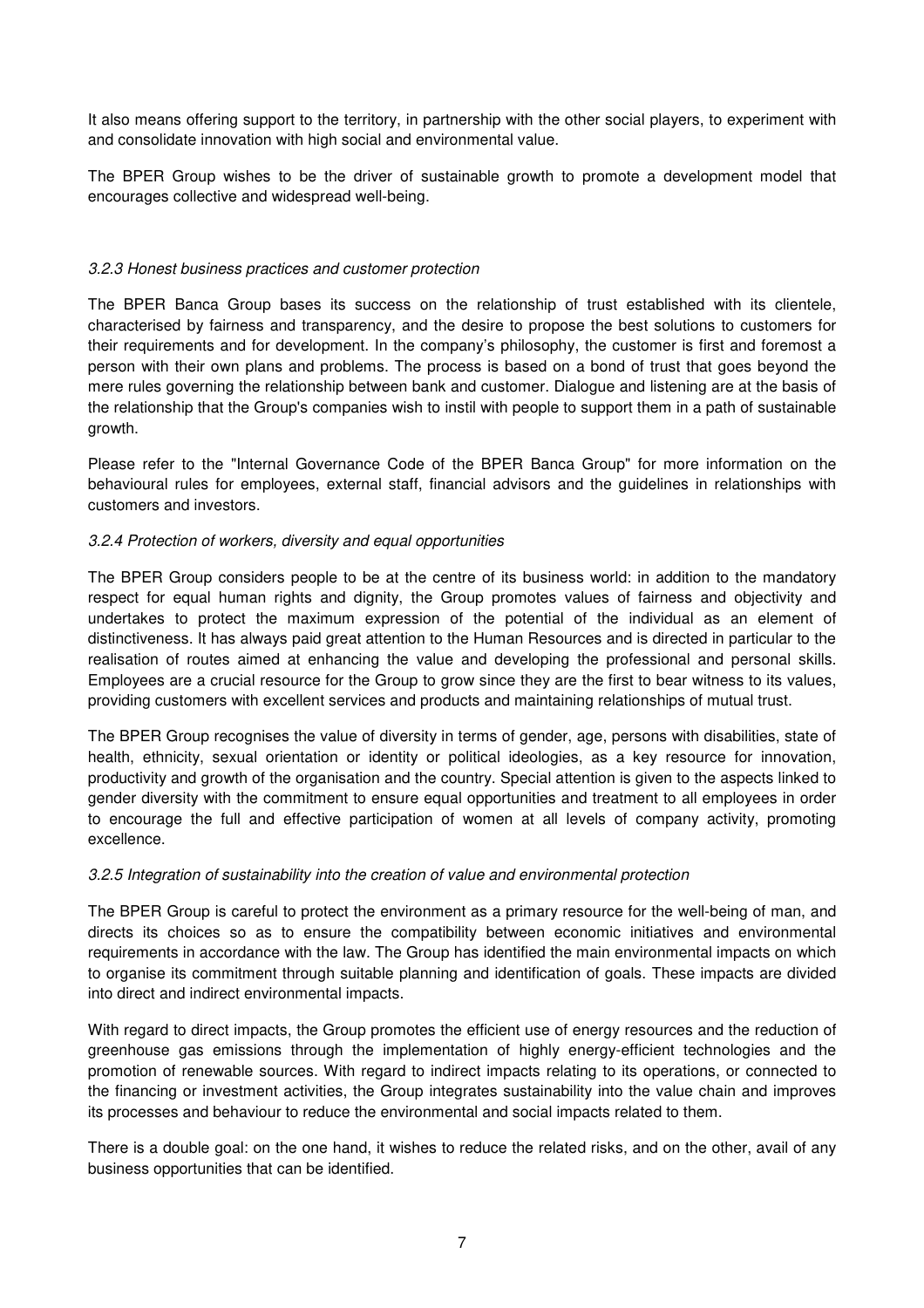The fight against climate change specifically involves new risks, but also gives important new opportunities to create shared value in the territories it belongs to. This is why the BPER Group wishes to be increasingly a partner to its customers, making solutions and skills available that can help families and companies create and realise projects of growth and improvement with a view towards environmental and social sustainability.

# **3.3 Roles and responsibilities**

## **- of the Parent Company**:

| Company Body /                | <b>Description of Roles and Responsibilities</b>                                                                                                                                                                                                                                                |  |  |  |  |  |  |
|-------------------------------|-------------------------------------------------------------------------------------------------------------------------------------------------------------------------------------------------------------------------------------------------------------------------------------------------|--|--|--|--|--|--|
| 0.U.                          |                                                                                                                                                                                                                                                                                                 |  |  |  |  |  |  |
|                               |                                                                                                                                                                                                                                                                                                 |  |  |  |  |  |  |
| Board of<br><b>Directors</b>  | Defines Group guidelines and strategies relating<br>to<br>sustainability issues                                                                                                                                                                                                                 |  |  |  |  |  |  |
|                               | Approves the Non-Financial Consolidated Statement (or<br>Sustainability Report)                                                                                                                                                                                                                 |  |  |  |  |  |  |
|                               | Approves the Sustainability Plan                                                                                                                                                                                                                                                                |  |  |  |  |  |  |
| Control and Risk<br>Committee | Supervises sustainability issues pertaining to business<br>$\bullet$<br>activities and the dynamics of stakeholder interactions                                                                                                                                                                 |  |  |  |  |  |  |
|                               | It expresses an opinion prior to approval, at least once a<br>$\bullet$<br>year, of the plan of activity of the Sustainability and ESG<br><b>Management Office</b>                                                                                                                              |  |  |  |  |  |  |
|                               | It issues an opinion prior to approval of the Consolidated<br>Non-Financial Statement (or Sustainability Report) by the<br><b>Board of Directors</b>                                                                                                                                            |  |  |  |  |  |  |
| Chief<br>Executive<br>Officer | Presides over the activities relating to sustainability and<br>the implementation and monitoring activities, using the<br>support of the External Relations and Corporate Social<br>Responsibility Service, the Sustainability<br>and ESG<br>Management Office and the Sustainability Committee |  |  |  |  |  |  |
| Sustainability<br>Committee   | Coordinates the company and Group functions with regard<br>$\bullet$<br>to sustainability matters and the risks connected to them                                                                                                                                                               |  |  |  |  |  |  |
|                               | Supports the CEO in managing the sustainability matters<br>(ESG) at both Parent Company and Group level                                                                                                                                                                                         |  |  |  |  |  |  |
|                               | Monitors the position of the BPER Group with respect to<br>sustainability matters and the 17 UN goals (SDGs)                                                                                                                                                                                    |  |  |  |  |  |  |
|                               | Promotes and manages the strategies in the areas of<br>sustainability in accordance with the provisions of the<br>Business Plan and the Sustainability Plan with the support<br>of the Sustainability and ESG Management Office                                                                 |  |  |  |  |  |  |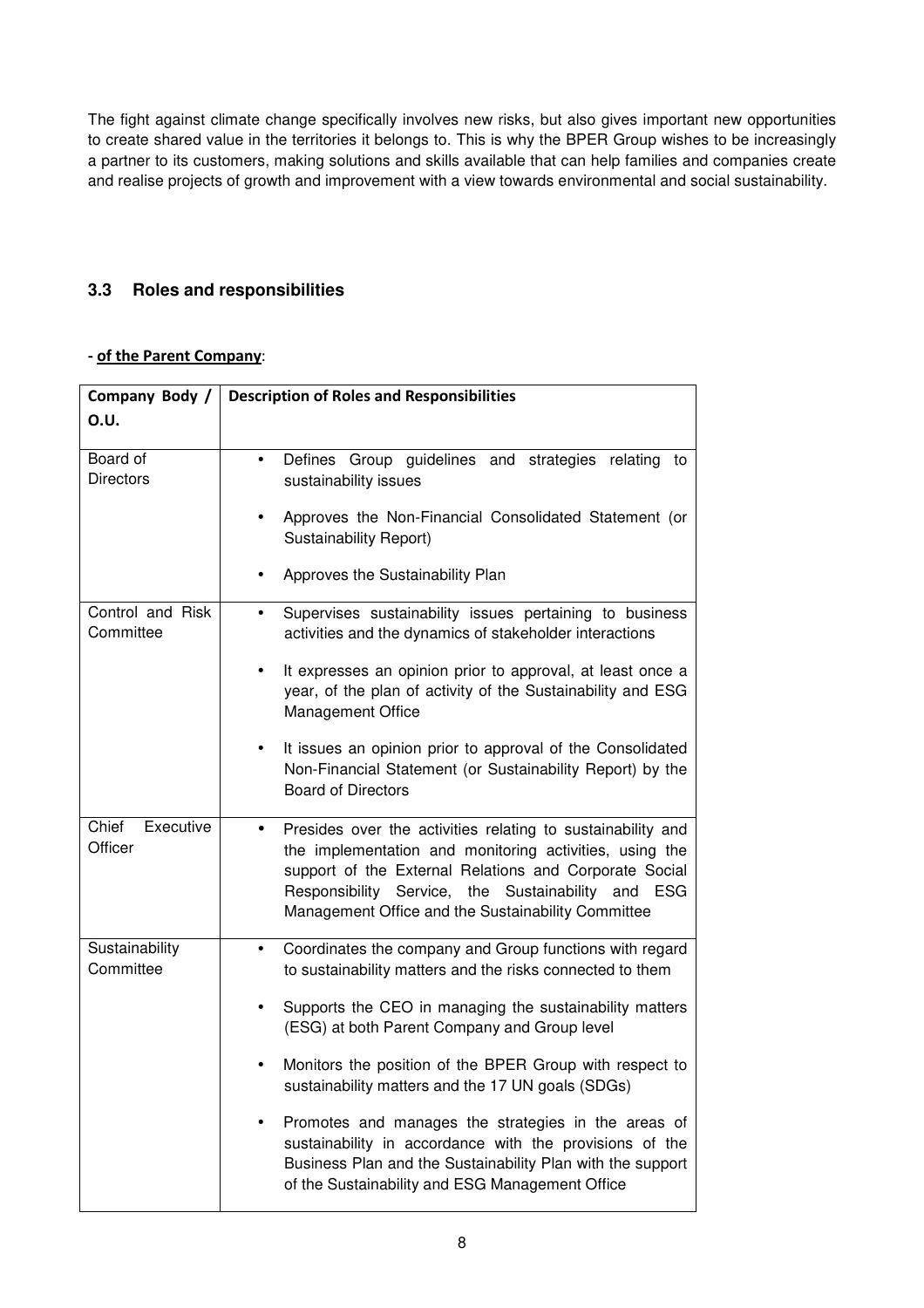| External<br>Relations and<br><b>Corporate Social</b><br>Responsibility<br>Service | Cooperates and gives supports in the management of all<br>the sustainability and social responsibility issues to the<br>CEO                                                                                                        |
|-----------------------------------------------------------------------------------|------------------------------------------------------------------------------------------------------------------------------------------------------------------------------------------------------------------------------------|
| Sustainability<br>and ESG<br>Management                                           | Prepares the Sustainability Report, defining the relevant<br>$\bullet$<br>issues and sustainability indicators to represent                                                                                                        |
| Office                                                                            | Prepares the Sustainability Plan                                                                                                                                                                                                   |
|                                                                                   | Supports the Sustainability Committee in the promotion<br>and management of the strategies in the areas of<br>sustainability in accordance with the provisions of the<br>Business Plan and the Sustainability Plan                 |
|                                                                                   | Assesses the sustainability impacts resulting from the<br>Group initiatives and provides support to the divisions of<br>the bank and the Group to help in their realisation                                                        |
|                                                                                   | Manages the ESG ratings of the Parent Company in<br>cooperation with the Investor Relator                                                                                                                                          |
|                                                                                   | Promotes external and internal communication on the<br>issues relating to ESG matters, encouraging the spread of<br>sustainability culture among colleagues, customers and all<br>the stakeholders of the bank as much as possible |
|                                                                                   | Gives support in the management of all the sustainability<br>and social responsibility issues to the CEO                                                                                                                           |

# **- of the other Group companies:**

| Company Body /<br>O.U. | <b>Description of Roles and Responsibilities</b>                                                                |
|------------------------|-----------------------------------------------------------------------------------------------------------------|
| <b>RSI Contact</b>     | Works with the Sustainability and ESG Management Office in<br>drawing up the consolidated Sustainability Report |